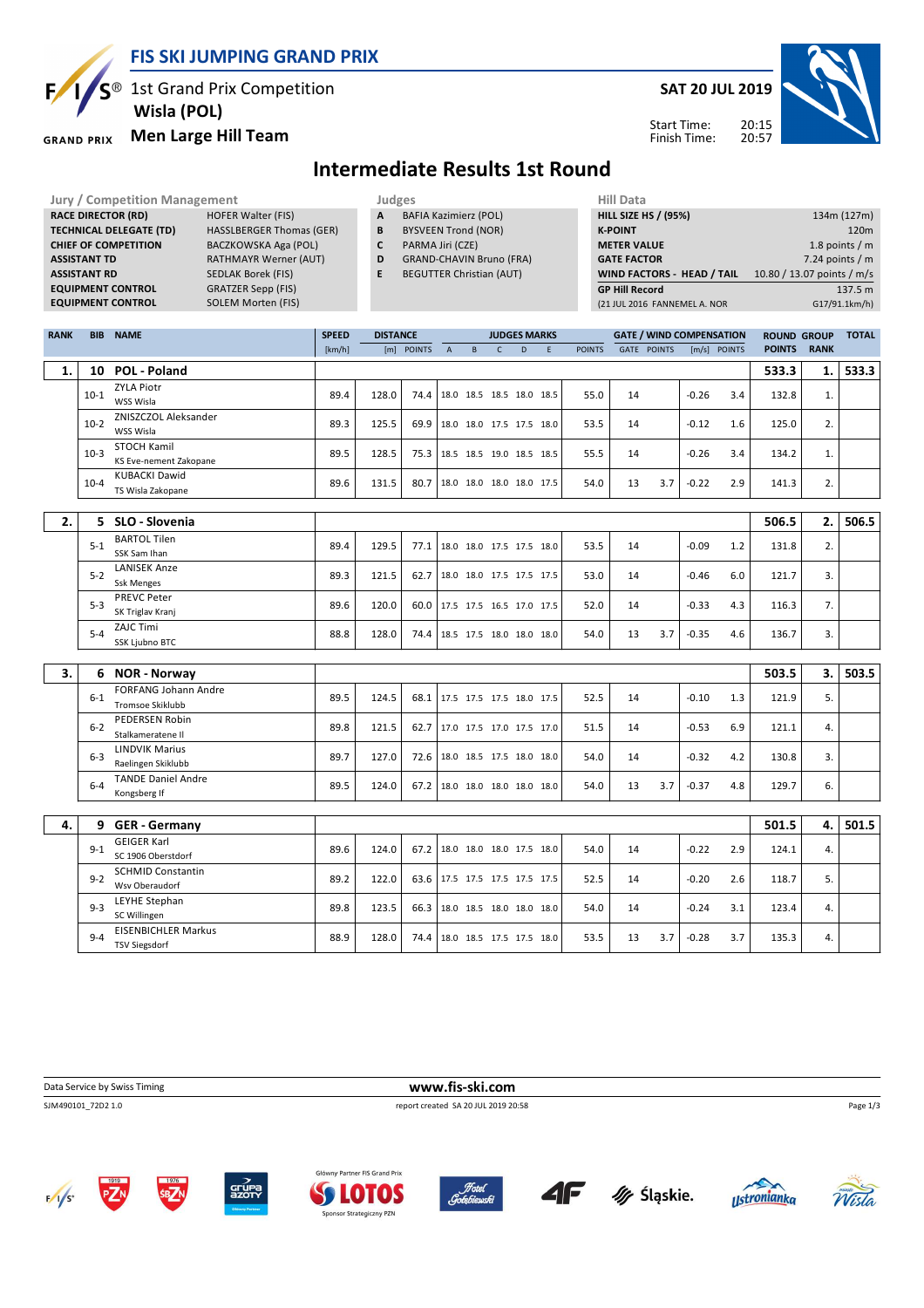**FIS SKI JUMPING GRAND PRIX**

S<sup>®</sup> 1st Grand Prix Competition

 **Wisla (POL)**

### **Men Large Hill Team GRAND PRIX**

Ę

### **SAT 20 JUL 2019**



20:15 Start Time: Finish Time:

## **Intermediate Results 1st Round**

| <b>RANK</b> | <b>BIB</b> | <b>NAME</b>                                   | <b>SPEED</b> | <b>DISTANCE</b><br><b>JUDGES MARKS</b><br><b>GATE / WIND COMPENSATION</b> |            |                          | <b>ROUND GROUP</b>       |              | <b>TOTAL</b> |   |               |    |                    |         |              |               |             |       |
|-------------|------------|-----------------------------------------------|--------------|---------------------------------------------------------------------------|------------|--------------------------|--------------------------|--------------|--------------|---|---------------|----|--------------------|---------|--------------|---------------|-------------|-------|
|             |            |                                               | [km/h]       |                                                                           | [m] POINTS | $\mathsf A$              | $\mathsf{B}$             | $\mathsf{C}$ | D            | E | <b>POINTS</b> |    | <b>GATE POINTS</b> |         | [m/s] POINTS | <b>POINTS</b> | <b>RANK</b> |       |
| 5.          | 8          | JPN - Japan                                   |              |                                                                           |            |                          |                          |              |              |   |               |    |                    |         |              | 490.0         | 5.          | 490.0 |
|             |            | NAKAMURA Naoki                                |              |                                                                           |            |                          |                          |              |              |   |               |    |                    |         |              |               |             |       |
|             | $8 - 1$    | Tokai Univ.                                   | 89.3         | 120.0                                                                     | 60.0       |                          | 17.5 17.5 17.0 17.0 17.5 |              |              |   | 52.0          | 14 |                    | $-0.17$ | 2.2          | 114.2         | 7.          |       |
|             | $8 - 2$    | SATO Keiichi                                  | 89.2         | 127.0                                                                     |            |                          |                          |              |              |   |               | 14 |                    |         |              |               |             |       |
|             |            | Megmilk Snow Brand Ski Team                   |              |                                                                           | 72.6       |                          | 17.5 17.5 18.0 17.5 17.5 |              |              |   | 52.5          |    |                    | $-0.28$ | 3.7          | 128.8         | 1.          |       |
|             | $8-3$      | KOBAYASHI Junshiro                            | 89.3         | 128.5                                                                     | 75.3       |                          | 18.5 18.5 18.0 18.5 18.0 |              |              |   | 55.0          | 14 |                    | $-0.23$ | 3.0          | 133.3         | 2.          |       |
|             |            | Megmilk Snow Brand Ski Team                   |              |                                                                           |            |                          |                          |              |              |   |               |    |                    |         |              |               |             |       |
|             | $8 - 4$    | SATO Yukiya                                   | 88.6         | 118.5                                                                     | 57.3       |                          | 16.0 16.0 16.5 15.5 16.0 |              |              |   | 48.0          | 13 | 3.7                | $-0.36$ | 4.7          | 113.7         | 10.         |       |
|             |            | Megmilk Snow Brand Ski Team                   |              |                                                                           |            |                          |                          |              |              |   |               |    |                    |         |              |               |             |       |
|             |            |                                               |              |                                                                           |            |                          |                          |              |              |   |               |    |                    |         |              |               |             |       |
| 6.          | 7          | <b>AUT - Austria</b>                          |              |                                                                           |            |                          |                          |              |              |   |               |    |                    |         |              | 476.7         | 6.          | 476.7 |
|             | $7-1$      | <b>SCHLIERENZAUER Gregor</b>                  | 89.2         | 122.5                                                                     | 64.5       | 17.5 17.5 17.0 17.5 17.5 |                          |              |              |   | 52.5          | 14 |                    | $-0.15$ | 2.0          | 119.0         | 6.          |       |
|             |            | SV Innsbruck-Bergisel-Tirol                   |              |                                                                           |            |                          |                          |              |              |   |               |    |                    |         |              |               |             |       |
|             | $7 - 2$    | <b>AIGNER Clemens</b>                         | 89.5         | 115.0                                                                     | 51.0       |                          | 17.0 17.0 18.0 17.0 17.5 |              |              |   | 51.5          | 14 |                    | $-0.60$ | 7.8          | 110.3         | 7.          |       |
|             |            | SV Innsbruck-Bergisel-Tirol                   |              |                                                                           |            |                          |                          |              |              |   |               |    |                    |         |              |               |             |       |
|             | $7 - 3$    | <b>HUBER Daniel</b><br>SC Seekirchen-Salzburg | 89.4         | 122.0                                                                     | 63.6       |                          | 17.5 18.0 17.5 17.5 17.5 |              |              |   | 52.5          | 14 |                    | $-0.20$ | 2.6          | 118.7         | 6.          |       |
|             |            | <b>KRAFT Stefan</b>                           |              |                                                                           |            |                          |                          |              |              |   |               |    |                    |         |              |               |             |       |
|             | $7 - 4$    | SV Schwarzach-Salzburg                        | 89.2         | 123.5                                                                     | 66.3       |                          | 18.0 18.5 18.0 18.0 18.0 |              |              |   | 54.0          | 13 | 3.7                | $-0.36$ | 4.7          | 128.7         | 7.          |       |
|             |            |                                               |              |                                                                           |            |                          |                          |              |              |   |               |    |                    |         |              |               |             |       |
| 7.          |            | 2 RUS - Russia                                |              |                                                                           |            |                          |                          |              |              |   |               |    |                    |         |              | 472.6         | 7.          | 472.6 |
|             |            | MAKSIMOCHKIN Mikhail                          |              |                                                                           |            |                          |                          |              |              |   |               |    |                    |         |              |               |             |       |
|             | $2 - 1$    | Sdushor CSP N. Novgorod Dinamo                | 89.4         | 113.0                                                                     | 47.4       |                          | 17.0 17.5 16.5 17.0 16.5 |              |              |   | 50.5          | 14 |                    | $-0.14$ | 1.8          | 99.7          | 10.         |       |
|             |            | <b>TROFIMOV Roman Sergeevich</b>              |              |                                                                           |            |                          |                          |              |              |   |               |    |                    |         |              |               |             |       |
|             | $2 - 2$    | Sdushor CSP N. Novgorod                       | 89.4         | 118.5                                                                     | 57.3       |                          | 16.5 16.5 16.5 16.5 17.0 |              |              |   | 49.5          | 14 |                    | $-0.31$ | 4.1          | 110.9         | 6.          |       |
|             |            | NAZAROV Mikhail                               |              |                                                                           |            |                          |                          |              |              |   |               |    |                    |         |              |               |             |       |
|             | $2 - 3$    | Moscow Region TSSP                            | 89.6         | 122.0                                                                     | 63.6       |                          | 17.5 17.5 17.5 17.0 17.5 |              |              |   | 52.5          | 14 |                    | $-0.26$ | 3.4          | 119.5         | 5.          |       |
|             | $2 - 4$    | <b>KLIMOV Evgeniy</b>                         | 89.6         | 133.0                                                                     | 83.4       |                          | 16.5 17.5 17.5 16.0 17.0 |              |              |   | 51.0          | 13 | 3.7                | $-0.34$ | 4.4          | 142.5         | 1.          |       |
|             |            | GBU TSTOVS Moskovskaya obl Start Pe           |              |                                                                           |            |                          |                          |              |              |   |               |    |                    |         |              |               |             |       |
|             |            |                                               |              |                                                                           |            |                          |                          |              |              |   |               |    |                    |         |              |               |             |       |
| 8.          |            | 3 CZE - Czech Republic                        |              |                                                                           |            |                          |                          |              |              |   |               |    |                    |         |              | 429.5         | 8.          | 429.5 |
|             | $3 - 1$    | <b>POLASEK Viktor</b>                         | 89.4         | 128.0                                                                     | 74.4       |                          | 17.5 17.5 13.0 17.5 17.0 |              |              |   | 52.0          | 14 |                    | $-0.11$ | 1.4          | 127.8         | 3.          |       |
|             |            | Nove Mesto-Dukla                              |              |                                                                           |            |                          |                          |              |              |   |               |    |                    |         |              |               |             |       |
|             | $3 - 2$    | <b>VANCURA Tomas</b>                          | 88.9         | 104.0                                                                     | 31.2       |                          | 16.0 16.5 15.5 16.5 16.0 |              |              |   | 48.5          | 14 |                    | $-0.32$ | 4.2          | 83.9          | 9.          |       |
|             |            | TJ Dukla Liberec                              |              |                                                                           |            |                          |                          |              |              |   |               |    |                    |         |              |               |             |       |
|             | $3 - 3$    | STURSA Vojtech<br>TJ Dukla Liberec            | 89.4         | 113.0                                                                     | 47.4       |                          | 16.5 16.5 16.5 16.5 16.5 |              |              |   | 49.5          | 14 |                    | $-0.25$ | 3.3          | 100.2         | 8.          |       |
|             |            | KOUDELKA Roman                                |              |                                                                           |            |                          |                          |              |              |   |               |    |                    |         |              |               |             |       |
|             | $3 - 4$    | LSK Lomnice nad Popelkou - Dukla              | 88.9         | 118.5                                                                     | 57.3       |                          | 17.5 17.5 17.5 17.0 17.5 |              |              |   | 52.5          | 13 | 3.7                | $-0.31$ | 4.1          | 117.6         | 8.          |       |
|             |            |                                               |              |                                                                           |            |                          |                          |              |              |   |               |    |                    |         |              |               |             |       |
| 9.          | 4          | <b>SUI - Switzerland</b>                      |              |                                                                           |            |                          |                          |              |              |   |               |    |                    |         |              | 421.7         | 9.          | 421.7 |
|             |            | <b>SCHULER Andreas</b>                        |              |                                                                           |            |                          |                          |              |              |   |               |    |                    |         |              |               |             |       |
|             | $4 - 1$    | Einsiedeln                                    | 89.5         | 113.0                                                                     | 47.4       |                          | 17.0 17.5 16.5 17.5 17.0 |              |              |   | 51.5          | 14 |                    | $-0.17$ | 2.2          | 101.1         | 8.          |       |
|             |            | <b>PETER Dominik</b>                          |              |                                                                           |            |                          |                          |              |              |   |               |    |                    |         |              |               |             |       |
|             | $4 - 2$    | Am Bachtel wald                               | 89.6         | 114.5                                                                     | 50.1       |                          | 17.0 17.0 16.5 17.0 17.0 |              |              |   | 51.0          | 14 |                    | $-0.27$ | 3.5          | 104.6         | 8.          |       |
|             |            | <b>HAUSWIRTH Sandro</b>                       |              |                                                                           |            |                          |                          |              |              |   |               |    |                    |         |              |               |             |       |
|             | $4 - 3$    | Gstaad                                        | 89.5         | 103.5                                                                     | 30.3       |                          | 16.0 16.5 15.5 16.0 16.0 |              |              |   | 48.0          | 14 |                    | $-0.45$ | 5.9          | 84.2          | 10.         |       |
|             | $4 - 4$    | PEIER Killian                                 | 89.2         | 125.0                                                                     | 69.0       | 18.0 18.5 18.0 17.5 18.0 |                          |              |              |   | 54.0          | 13 | 3.7                | $-0.39$ | 5.1          | 131.8         | 5.          |       |
|             |            | Vallee du Joux                                |              |                                                                           |            |                          |                          |              |              |   |               |    |                    |         |              |               |             |       |

**Data Service by Swiss Timing WWW.fis-ski.com** 

SJM490101\_72D2 1.0 report created SA 20 JUL 2019 20:58

Page 2/3





ny Partner FIS Grand Prix **SLOTOS** Sponsor Strategiczny PZN